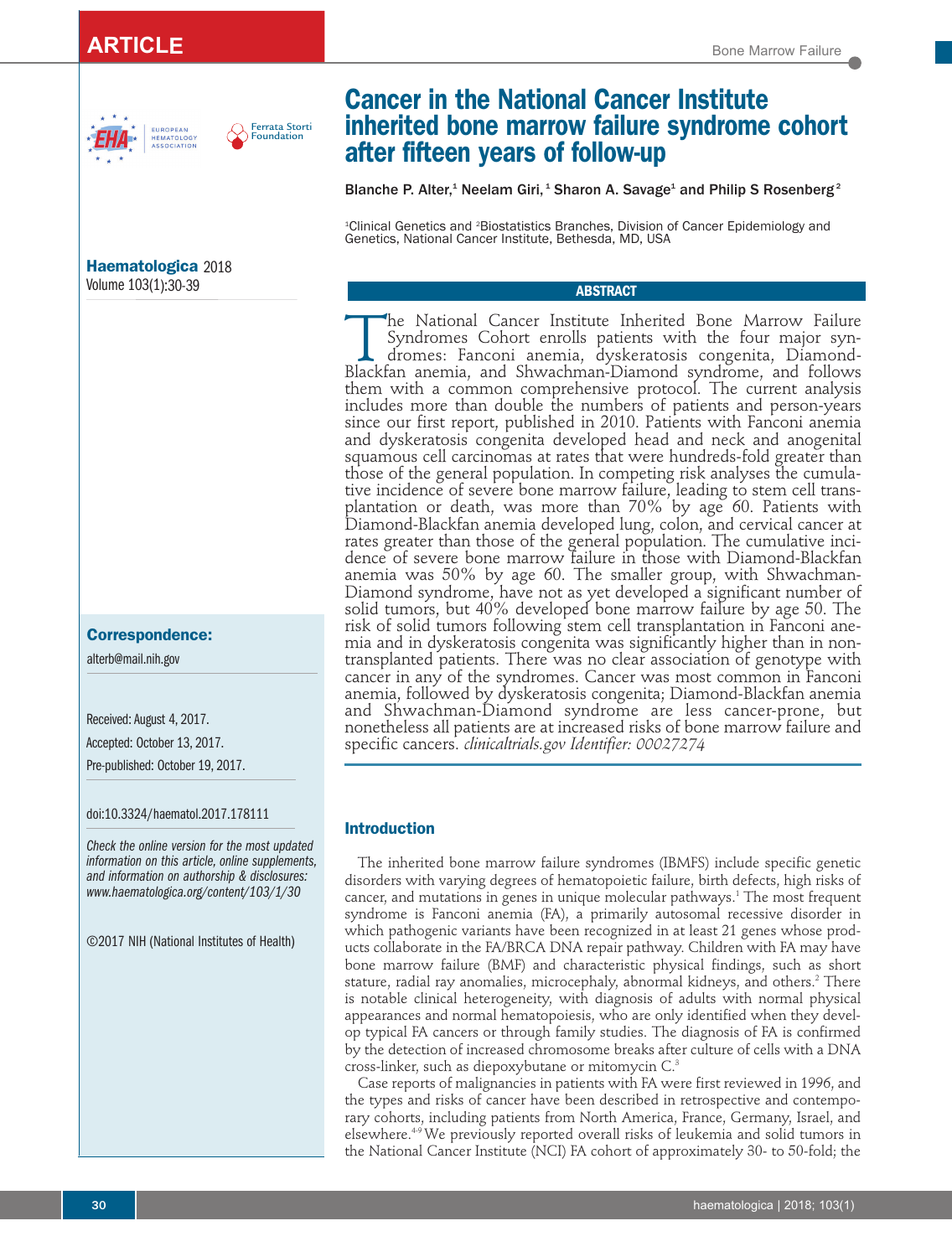highest risks were acute myeloid leukemia (AML), head and neck squamous cell carcinoma (HNSCC), and vulvar  $SCC<sub>i</sub><sup>8</sup>$  risks were similar in the other FA cohorts.

The risks and types of cancer are not as well studied in the other IBMFS. Patients with dyskeratosis congenita (DC) may present with marrow failure and features of the diagnostic triad: dysplastic nails, lacy reticular pigmentation, and oral leukoplakia.<sup>2</sup> Others may have a variety of additional findings, such as pulmonary or hepatic fibrosis, avascular necrosis of the hips, or stenosis of lacrimal ducts, esophagus, and/or urethra.<sup>10</sup> The diagnostic test for DC is the presence of very short telomeres in blood leukocytes.<sup>11</sup> Pathogenic variants have been identified in more than 12 genes involved in telomere biology.<sup>1</sup> The cancer pattern in DC is similar to that of FA, with lower risks in  $\rm \dot{D}C.^{8,12}$ 

Patients with Diamond-Blackfan anemia (DBA) also have an increased risk of cancer.<sup>13</sup> Patients with DBA are usually diagnosed in infancy or childhood, with macrocytic anemia and elevated levels of red cell adenosine deaminase.2,14 More than 14 primarily autosomal dominant genes have been identified in the ribosome biogenesis pathway.15 The solid tumors in DBA are osteosarcoma, colon, and lung cancer, distinct from the other IBMFS.

Shwachman-Diamond syndrome (SDS) is characterized by exocrine pancreatic insufficiency and neutropenia.<sup>2</sup> Cancer information is limited to case reports and small series; cancer is primarily AML.<sup>16</sup> Most patients with SDS have biallelic pathogenic variants in *SBDS*, which is involved in ribosome biogenesis; a few patients have mutations in *DNAJC21* or *EFL1*. 17,18

The potential impact of hematopoietic cell transplant (HCT) on cancer in IBMFS is a crucial question. We previously compared cancer in non-transplanted patients in the North American Survey with cancer in transplanted patients in the French FA cohort.<sup>5</sup> We found that the risk increased by more than 4-fold, while the median age dropped by 16 years. The potential contributions of total body irradiation and chronic graft-*versus*-host disease (GvHD) were not statistically significant in that study. There are no comparable age-dependent analyses from other FA cohorts or other types of IBMFS, although data from Europe suggest an increase in cancer based on the interval from transplantation in FA.19

Herein, we report a new analysis of the cumulative cancer experience of individuals enrolled in the NCI IBMFS Cohort. Our first report included 196 IBMFS patients and 4302 person-years among the four IBMFS enrolled and analyzed for seven years, up to and including 2008.8 We now have more than double the number of affected individuals (530) and person-years (12607) after 15 years, with more precise estimates of hazard rates and relative risks. The current data permit stronger evidence-based counseling of patients with an IBMFS.

#### **Methods**

The NCI IBMFS Cohort opened in January 2002, and continues to accrue patients (protocol 02-C-0052, *clinicaltrials.gov Identifier: 00027274*). The study was approved by the NCI Institutional Review Board, and participants or their proxies sign consent and medical release forms. Enrollment is voluntary, with information provided directly by family members. A family contact initiates a telephone interview, followed by completion of a Family History Questionnaire. Each family member fills in an Individual

Information Questionnaire, and biennial follow-up forms are sent.

First-degree family members are included in the study evaluations, in order to identify undiagnosed cases, determine carrier status, and provide genetic counseling.

All participants enroll in the "Field Cohort", and a subset (the "Clinical Center Cohort") is evaluated at the National Institutes of Health Warren G Magnuson Clinical Center in Bethesda MD, USA. Competing adverse events include severe BMF (sufficiently severe to lead to death or  $HCT$ ;<sup>4</sup> myelodysplastic syndrome (MDS; severe cytopenia with dyspoietic morphology of marrow cells, with or without a cytogenetic clone); $^{20}$  acute leukemia, usually AML; or solid tumors or lymphomas.<sup>8</sup>

Patients in the current report enrolled from January 2002 through December 2015, with follow-up through May of 2016. Clinical diagnoses were validated by syndrome-specific tests (chromosome breakage for FA; telomere length by flow cytometry and fluorescent *in situ* hybridization for DC; red blood cell adenosine deaminase for DBA; and serum isoamylase and trypsinogen for  $SDS$ ), $3,14,21,22$  and confirmed by genetic testing whenever possible. Cancer diagnoses were provided by self-report or by proxy, and confirmed in 60% by review of medical records. Lack of a report of cancer led to the conservative assumption that the patient had not had cancer. The classification of a patient as having MDS was done according to the medical records provided by the patient. We were unable to do central review, and thus MDS may have been overreported according to minor dyspoieses or cytogenetic reports.

Analyses were done using Microsoft Excel Office 365 Proplus version 1609 (Microsoft, Redmond, WA, USA), Stata 14.2 (StataCorp, College Station, TX, USA), and MATLAB2017A (the MathWorks, Natick, MA, USA). Survival probabilities were calculated by the Kaplan-Meier method in the absence of competing risks with censoring at death.23 Cumulative incidence and causespecific hazards accounting for competing risks (BMF, leukemia, or solid tumors) were determined as described previously.<sup>4</sup> The ratio of observed-to-expected cancers (O/E) was derived from general population incidence data from the Surveillance, Epidemiology, and End Results (SEER) Program, adjusting for age, sex, race, and birth cohort.<sup>24</sup> Sex ratios were analyzed with the binomial test of comparison with a ratio of 1:1. Statistical tests were 2-sided, and *P*-values <0.05 were considered significant.

## **Results**

We enrolled 360 families with at least one member with DBA, DC, FA, or SDS (Table 1), including 530 affected individuals and 12607 affected person-years. There was an excess of males among those with DC compared with the other syndromes. The median age in May 2016 (or age at death) was higher in DC, associated with diagnosis in older adults, while the median survival age was higher in patients with DBA (67 years) compared with 51 years in DC and 39 years in FA, due to the lower risk of death from BMF or cancer in DBA. More than 80% of the affected participants survived to adulthood (≥18 years of age). Thirty and 40% of those with DC and FA had received an HCT, compared with 7 and 25 % of those with DBA or SDS. The crude death rates were more than 30% in DC and FA, and around 10% in DBA and SDS.

Malignancies in patients who had not undergone HCT were more frequent in DC and FA (>10%) than in DBA and SDS (Table 2 and Table 3). Leukemia was reported in 3% of DC, FA, and SDS (and none of those with DBA), while solid tumors occurred in 5% of DBA, 7% of DC,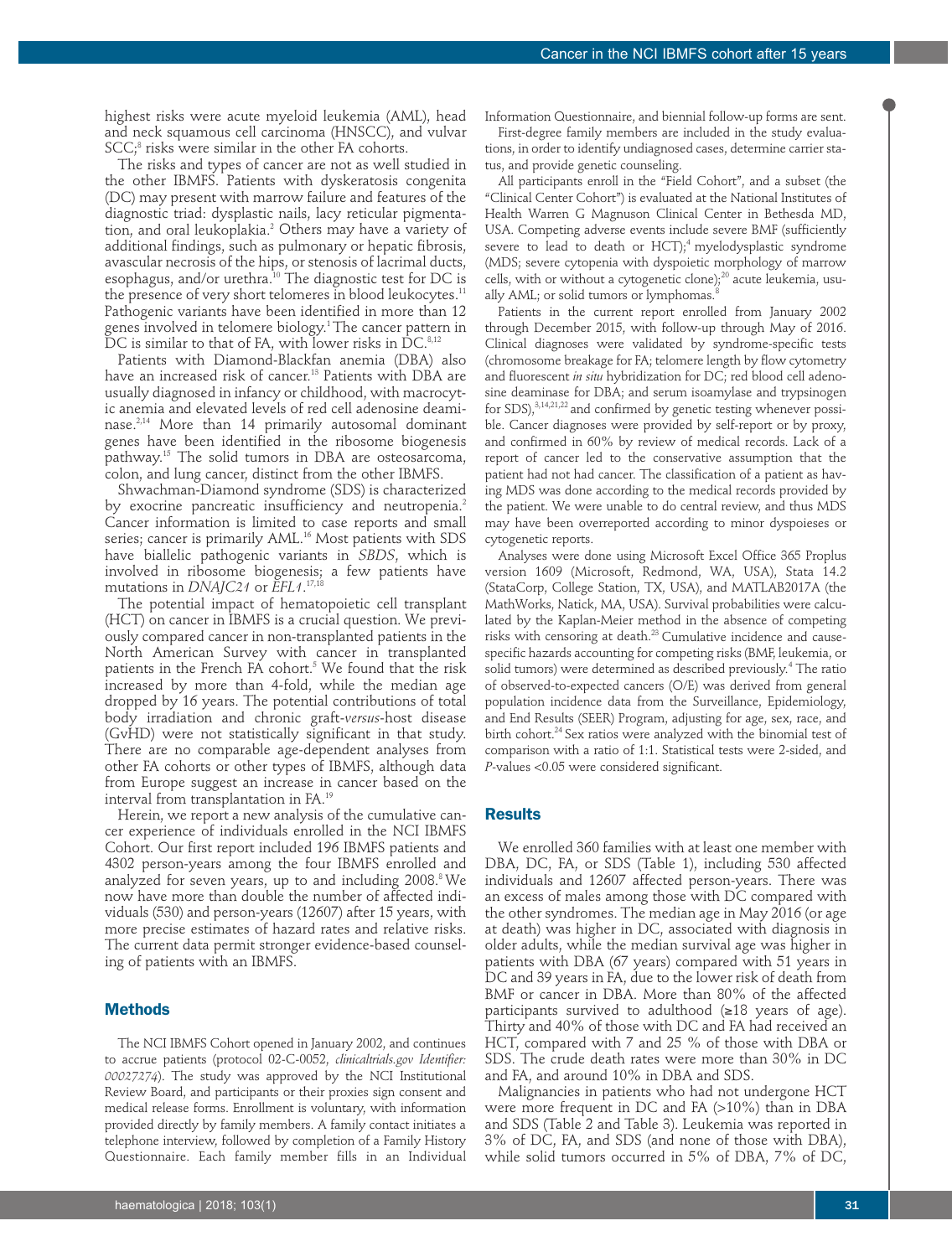12% of FA, and 3% of those with SDS. Two patients with DBA, four with DC, and five with FA had multiple malignancies (Table 2).

The O/E ratio for any malignancy in non-transplanted patients was 2.5 for DBA, 4.2 for DC, 19 for FA, and 8.5 for SDS (Table 3). The significant cancers in DBA were lung, colon, and cervix; in DC they were HNSCC (primarily tongue), AML, non-Hodgkin lymphoma (NHL), and anal SCC; in FA, HNSCC (primarily tongue), AML, vulva, esophagus, brain, and anal SCC were presented; and in SDS one ovarian cancer and one AML were statistically significant.

### Table 1. Participants.

|                                          | <b>DBA</b>      | <b>DC</b>       | FA              | <b>SDS</b>      | <b>Total</b>    |
|------------------------------------------|-----------------|-----------------|-----------------|-----------------|-----------------|
| Number of Families                       | 87              | 108             | 130             | 35              | 360             |
| <b>Number of Patients</b>                | 135             | 197             | 163             | 35              | 530             |
| Person-Years                             | 3458            | 5655            | 2854            | 640             | 12607           |
| Birth Years, Median (range) <sup>†</sup> | 1996            | 1991            | 1996            | 1998            | 1993            |
|                                          | $(1921 - 2014)$ | $(1902 - 2014)$ | $(1945 - 2014)$ | $(1962 - 2012)$ | $(1921 - 2014)$ |
| Male:Female                              | 72:63           | 127:70          | 72:91           | 15:20           | 286:244         |
| M:F ratio                                | 1.1:1           | $1.8:1*$        | 0.79:1          | 0.75:1          | 1.2:1           |
| Number alive**                           | 122 (90%)       | 127 (74%)       | 111(68%)        | 31 (89%)        | 391 (74%)       |
| Age alive, Median, years (range)**       | 19              | 25              | 17              | 17              | 20              |
|                                          | $(1.5-87)$      | $(4-79)$        | $(2-64)$        | $(4-39)$        | $(1.5-87)$      |
| Number deceased**                        | 13 (10%)        | 70(36%)         | 52 (32%)        | $4(11\%)$       | 139 (26%)       |
| Age deceased, Median, years (range)**    | 33              | 29              | 20              | 31              | 26              |
|                                          | $(0-70)$        | $(1.3-82)$      | $(0.2 - 58)$    | $(13-53)$       | $(0-82)$        |
| Age Median, years (range)**              | 20              | 26              | 17              | 18              | 22              |
|                                          | $(0-87)$        | $(1.3-82)$      | $(0.2 - 64)$    | $(4-53)$        | $(0-87)$        |
| Median Survival, years (CI)***           | 67              | 51              | 39              | 41              |                 |
|                                          | $(57-70)$       | $(46-55)$       | $(35-44)$       | $(32-50)$       |                 |
| % reached $\geq$ 18 years                | 95              | 90              | 80              | 95              | $\qquad \qquad$ |

† For birth year, DC older than DBA, FA or SDS. \**P*<0.001 for excess of males. \*\*Status and age in May 2016 or at death. DC older than DBA or FA, DBA or SDS. \*\*\*From Kaplan-Meier survivals (see Figure 3). CI, 95% confidence interval. DBA: Diamond-Blackfan anemia; DC: dyskeratosis congenita; FA: Fanconi anemia; SDS: Shwachman-Diamond syndrome; M: male; F: female.

#### Table 2. Complications in participants.

|                                                   | <b>DBA</b> | <b>DC</b> | FA       | <b>SDS</b>     | <b>Total</b> |  |
|---------------------------------------------------|------------|-----------|----------|----------------|--------------|--|
| No or pre-stem cell transplantation (HCT)         |            |           |          |                |              |  |
| Number                                            | 135        | 197       | 163      | 35             | 530          |  |
| N with malignancy $(\%)^*$                        | 7(5)       | 20(10)    | 21(13)   | 2(6)           | 50(9.4)      |  |
| N with leukemia (%)                               | $\theta$   | 6(3)      | 5(3.1)   | 1(2.9)         | 12(2.3)      |  |
| N with solid tumor $(\%)$                         | 7(5)       | 14(7)     | 20(12)   | 1(2.9)         | 37(7)        |  |
| N with lymphoma $(\%)$                            | $\theta$   | 2(1)      | $\theta$ | $\theta$       | 2(0.4)       |  |
| N of malignancies among N with malignancy         | 9          | 27        | 26       | $\overline{2}$ | 55           |  |
| N of leukemias                                    | $\theta$   |           | 5        |                | 13           |  |
| N of solid tumors                                 | 9          | 17        | 21       |                | 49           |  |
| N of lymphomas                                    | $\theta$   | 3         | $\theta$ | $\theta$       | 3            |  |
| N with multiple malignancies $(\%)^*$             | 2(1.5)     | 4(2)      | 5(3)     | $\theta$       | 11(2)        |  |
| N with myelodysplastic syndrome (MDS) (%)         | 3(2)       | 21(11)    | 26(16)   | 6(17)          | 56(11)       |  |
| N died from malignancy, no HCT (%)                | 3(2)       | 8(4)      | 15(9)    | 2(6)           | 28(5)        |  |
| Post-stem cell transplantation (HCT)              |            |           |          |                |              |  |
| N who had HCT (% of total)                        | 10(7.4)    | 60(30.5)  | 63(38.7) | 3(8.6)         | 136(25.7)    |  |
| N with malignancy after HCT $(\%)$ <sup>***</sup> | 1(10)      | 3(5)      | 7(11)    | $\theta$       | 11(8)        |  |
| N died after HCT related to HCT                   | 2(20)      | 17(28)    | 16(25)   |                | 35(26)       |  |
| N died from malignancy after HCT (%)              | 1(10)      | 1(1.7)    | 4(6)     |                | 6(4)         |  |

\*Percent of number with no or pre-HCT. "Multiple malignancies in non-transplanted patients: DBA: Cervix and lung; colon and liver. DC: Leukemia, cervix and thyroid; non-Hodgkin lymphoma (NHL), lip, NHL; Acute lymphocytic leukemia (ALL), acute myeloid leukemia (AML) and soft tissue; mouth and pharynx. FA: mouth and mouth; tongue and esophagus; anus and vulva; cervix and vulva; tongue and lip. "Percent of number who had HCT. DBA: Diamond-Blackfan anemia; DC: dyskeratosis congenita; FA: Fanconi anemia; SDS: Shwachman-Diamond syndrome; N: number; HCT: stem cell transplantation.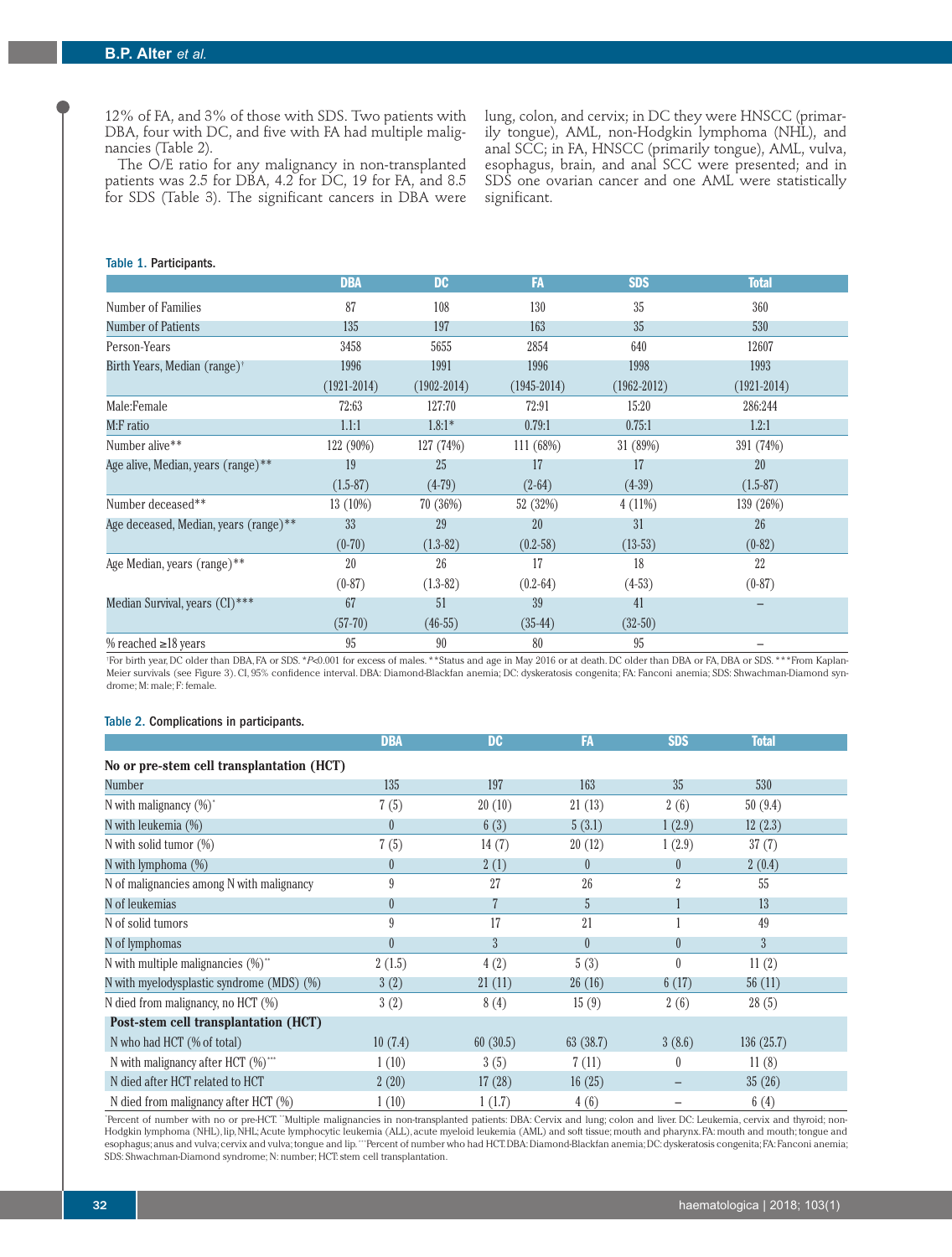Following HCT, one of 10 patients with DBA developed post-transplant lymphoproliferative disease (PTLD); three of 60 patients with DC developed tongue SCC, Hodgkin disease, and PTLD, respectively; seven of 63 patients with FA developed a total of 12 malignancies, including HNSCC, pharyngeal SCC, vulvar SCC, thyroid cancer, and PTLD (Table 4). One brain tumor developed 10 months after HCT in a patient with *FANCD1/BRCA2*. The effect of HCT on increased cancer rates is reflected in the higher O/E ratios for the transplanted *vs.* the non-transplanted groups: DBA 81 *vs.* 2.5, DC 30 *vs.* 4.2, FA 55 *vs.* 19 (Table 3 and Table 4).

MDS was analyzed separately (Table 3), since it was based on self-report or medical records, but the slides were not centrally reviewed. Despite this caveat, the O/E ratio for MDS in DBA was 42, DC 578, FA 5669 and SDS 7717.

Nonmelanoma skin cancer (Table 3) was rare in DBA and not reported in SDS, but quite frequent in DC and FA, with multiple cancers in a few patients, including both

basal cell carcinomas (BCC) and skin SCC. There was one SCC and six BCC in DBA, 14 SCC and six BCC in DC, and 23 SCC and 12 BCC in FA. Nine out of 197 patients with DC and 11 out of 163 with FA had one or more skin cancers. Two patients with DC had two each, two had three each, and one had five skin cancers; while six patients with FA had two skin cancers each, one had three, and one reported 17 separate skin cancers.

The competing risks of adverse first events are demonstrated in Figure 1. The cumulative incidence of HCT for severe BMF or death without malignancy rose linearly in DC to more than 70% by age 70, due to an annual hazard rate of about 2% in childhood with a sharp rise at around age 50 that reached 10% by age 80 years. The cumulative incidence of severe BMF in FA leveled off at 70% by age 50, with a peak hazard rate of 4% at age 12-15, and a plateau of 5% at age 45. Severe BMF following the syndrome-specific red blood cell aplasia in DBA reached around 40% by age 70; the maximal level in SDS was  $20\%$ .



Figure 1. Complications in patients in the NCI inherited bone marrow failure syndromes cohort. (A-D) Cumulative incidence (top panels) and annual hazard rates (bottom panels) of competing adverse events by age in patients with (A) Diamond-Blackfan anemia (DBA), (B) Dyskeratosis congenita (DC), (C) Fanconi anemia (FA) and (D) Shwachman-Diamond syndrome (SDS). Adverse events are severe bone marrow failure leading to hematopoietic cell transplantation or death (HCT or death, blue), acute leukemia (red), or solid tumors (ST, black). Top panels, cumulative incidence of experiencing each event as the initial cause of failure (observed, stairstep lines) and 95% confidence intervals (shaded areas). Bottom panels, annual hazard rates (modeled, smooth curves), i.e., % per year who develop a given event type among subjects who are still susceptible, and 95% confidence intervals (shaded areas).



Figure 2. Cumulative incidence and annual hazard rates of myelodysplastic syndrome (MDS) by age. Patients with (A) Diamond-Blackfan anemia (DBA), (B) Dyskeratosis congenita (DC), (C) Fanconi anemia (FA) and (D) Shwachman-Diamond syndrome (SDS). Top panels show observed (stair-step lines) and modeled (smooth curves) cumulative incidence curves. Bottom panels show hazard rates (smooth curves) as described in Figure 1. MDS is not considered a competing risk.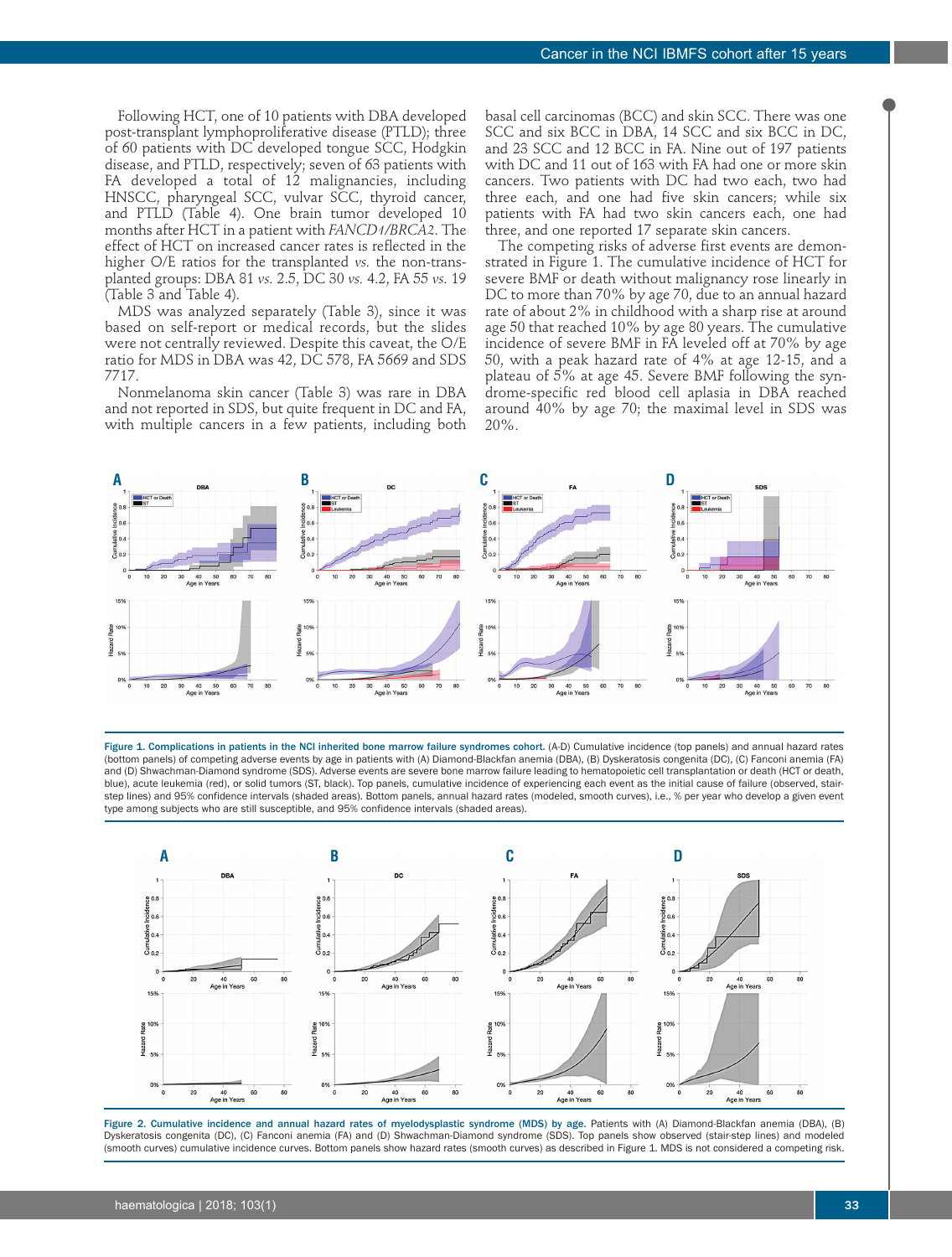The cumulative incidence of solid tumors was close to 20% by age 65 in both DC and FA (Figure 1). The contours of the hazard rates were different, essentially plateauing at 2% per year in DC, while the hazard rate increased more

than exponentially in FA after age 30. Solid tumor cumulative incidence in DBA was more than 50% by age 70, and was around 40% in SDS by age 45. Leukemia had a cumulative incidence of under  $10\%$  in DC, and under 5%

#### Table 3. Cancers in patients in the NCI IBMFS cohort who did not have HCT

| <b>Syndrome</b>          | <b>Cancer</b>                                                                                                                                                                                                       | <b>Ages (years)</b><br><b>Median (range)</b>                                                                                                                                | <b>Observed N</b>                                                                                                                                                                                            | <b>Expected N</b>                                                                                                   | 0/E                                                                                                   | 95% CI                                                                                                                                                    |
|--------------------------|---------------------------------------------------------------------------------------------------------------------------------------------------------------------------------------------------------------------|-----------------------------------------------------------------------------------------------------------------------------------------------------------------------------|--------------------------------------------------------------------------------------------------------------------------------------------------------------------------------------------------------------|---------------------------------------------------------------------------------------------------------------------|-------------------------------------------------------------------------------------------------------|-----------------------------------------------------------------------------------------------------------------------------------------------------------|
| <b>DBA</b>               | All sites*                                                                                                                                                                                                          | 49 (17-70)                                                                                                                                                                  | 9                                                                                                                                                                                                            | 3.68                                                                                                                | 2.5                                                                                                   | $1.1 - 4.7$                                                                                                                                               |
| $N = 135$<br>$PY = 3458$ | Solid Tumors*<br>Lung*<br>Colon*<br>Cervix*<br>Liver<br>MDS*<br>Skin 8 ca, $N = 5$                                                                                                                                  | 49 (17-70)<br>53 (47-70)<br>34, 55<br>17, 40<br>$34\,$<br>13<br>$45(39-63)$                                                                                                 | 9<br>$\boldsymbol{4}$<br>$\frac{2}{2}$<br>$\,1$<br>$\mathbf{1}$<br>8                                                                                                                                         | 3.12<br>0.34<br>0.18<br>0.05<br>0.04<br>0.02                                                                        | 2.9<br>12<br>11<br>37<br>$27\,$<br>42                                                                 | $1.3 - 5.5$<br>$3.2 - 30$<br>1.4-41<br>4.6-136<br>$0.7 - 151$<br>$1.1 - 234$                                                                              |
|                          | $1$ NMS, $N = 1$<br>$1$ SCC, $N = 1$<br>$6$ BCC, $N = 4$                                                                                                                                                            |                                                                                                                                                                             | $\mathbf{1}$<br>$\mathbf{1}$<br>$\boldsymbol{6}$                                                                                                                                                             |                                                                                                                     |                                                                                                       |                                                                                                                                                           |
| DC                       | All sites*                                                                                                                                                                                                          | 38 (18-63)                                                                                                                                                                  | 27                                                                                                                                                                                                           | 6.47                                                                                                                | 4.2                                                                                                   | $2.8 - 6.1$                                                                                                                                               |
| $N = 197$<br>$PY = 5655$ | Solid Tumors*<br>HNSCC*<br>Tongue*<br>Leukemia*<br>$AML^*$<br>NHL*<br>Anus*<br>Esophagus<br>Rectum<br>Cervix<br>Thyroid<br>MDS*<br>Skin 22 ca, $N = 9$<br>2 NMS, $N = 2$<br>14 SCC, $N = 7$<br>$6$ BCC, $N = 4$     | 38 (18-61)<br>$38(18-61)$<br>$33(18-42)$<br>40 (28-63)<br>$40(28-56)$<br>$57(43-65)$<br>34<br>$38\,$<br>$37\,$<br>$37\,$<br>37<br>$31(4-73)$<br>$35(14-54)$                 | 17<br>11<br>8<br>$\overline{\mathbf{7}}$<br>5<br>$\overline{\mathbf{3}}$<br>$\mathbf{1}$<br>$\mathbf{1}$<br>$\mathbf{1}$<br>$\mathbf{1}$<br>$\mathbf{1}$<br>18<br>22<br>$\sqrt{2}$<br>14<br>$\boldsymbol{6}$ | 5.57<br>0.15<br>0.04<br>0.3<br>0.07<br>0.29<br>0.02<br>0.04<br>$0.16\,$<br>0.14<br>0.27<br>0.03                     | 3.1<br>74<br>216<br>24<br>73<br>11<br>47<br>$\rm 28$<br>$6.4\,$<br>$7.3\,$<br>$3.7\,$<br>578          | $1.8 - 4.9$<br>37-133<br>94-427<br>$9.5 - 48$<br>23-169<br>$2.2 - 30$<br>1.2-262<br>$0.7 - 157$<br>$0.2 - 36$<br>$0.2 - 41$<br>$0.1 - 20$<br>343-914      |
| FA                       | All sites*                                                                                                                                                                                                          | $30(4-58)$                                                                                                                                                                  | 26                                                                                                                                                                                                           | 1.37                                                                                                                | 19                                                                                                    | 12-28                                                                                                                                                     |
| $N = 163$<br>$PY = 2854$ | Solid Tumors*<br>HNSCC*<br>Tongue*<br>Leukemia*<br>$AML^*$<br>Vulva*<br>Esophagus*<br>Brain*<br>Anus*<br>Lung<br>Cervix<br><b>Breast</b><br>$MDS*$<br>Skin 35 ca, $N = 11$<br>$23$ SCC, $N = 10$<br>12 BCC, $N = 4$ | $34(4-58)$<br>$37(29-53)$<br>$37(29-42)$<br>$17(12-27)$<br>$17(12-27)$<br>29 (24-39)<br>34, 35<br>3.7, 4.9<br>33<br>$58\,$<br>$22\,$<br>$30\,$<br>$13(1-57)$<br>$33(26-41)$ | 21<br>10<br>5<br>$\frac{5}{5}$<br>$\overline{\mathbf{3}}$<br>$\frac{2}{2}$<br>$\mathbf{1}$<br>$\mathbf{1}$<br>$\mathbf{1}$<br>$\mathbf{1}$<br>26<br>$35\,$<br>$23\,$<br>$12\,$                               | 1.1<br>0.02<br>0<br>0.13<br>0.02<br>0.01<br>$\bf{0}$<br>0.09<br>$\bf{0}$<br>$0.04\,$<br>0.05<br>$0.3\,$<br>$\bf{0}$ | 19<br>527<br>1054<br>40<br>213<br>582<br>1266<br>${\bf 23}$<br>256<br>$26\,$<br>$20\,$<br>3.4<br>5669 | $12 - 29$<br>253-970<br>342-2460<br>13-92<br>69-496<br>120-1702<br>153-576<br>2.8-84<br>6.5-1427<br>$0.7 - 144$<br>$0.5 - 109$<br>$0.1 - 19$<br>3703-8307 |
| <b>SDS</b>               | All sites*                                                                                                                                                                                                          | $31(19-43)$                                                                                                                                                                 | $\overline{\mathbf{2}}$                                                                                                                                                                                      | 0.24                                                                                                                | 8.5                                                                                                   | $1.02 - 30$                                                                                                                                               |
| $N = 35$<br>$PY=640$     | Solid Tumors<br>Ovary*<br>Leukemia<br>$AML^*$<br><b>MDS</b>                                                                                                                                                         | 43<br>43<br>19<br>19<br>$15.5(4.7-45)$                                                                                                                                      | $\,1\,$<br>$\mathbf{1}$<br>$\,1$<br>$\boldsymbol{l}$<br>$\boldsymbol{6}$                                                                                                                                     | 0.18<br>0.01<br>0.03<br>$\pmb{\theta}$<br>$\pmb{0}$                                                                 | $5.5\,$<br>169<br>$34\,$<br>202<br>7717                                                               | $0.1 - 31$<br>4.3-944<br>$0.9 - 194$<br>5-1126<br>2.832-16,798                                                                                            |

\*Bold = significant at *P*<0.05. Italicized = subset of category in the row above. Age is age at malignancy; age at first skin cancer if multiple skin cancers. Pt: patient; N: number of patients; O/E: observed-to-expected; CI: confidence interval; SCC: squamous cell carcinoma; BCC: basal cell carcinoma; HNSCC: head and neck squamous cell carcinoma; ca: cancer; NMS: nonmelanoma skin cancer; DBA: Diamond-Blackfan anemia; DC: dyskeratosis congenita; FA: Fanconi anemia; SDS: Shwachman-Diamond syndrome; PY: personyears; MDS: myelodysplastic syndrome; AML: acute myeloid leukemia; NHL: non-Hodgkin lymphoma.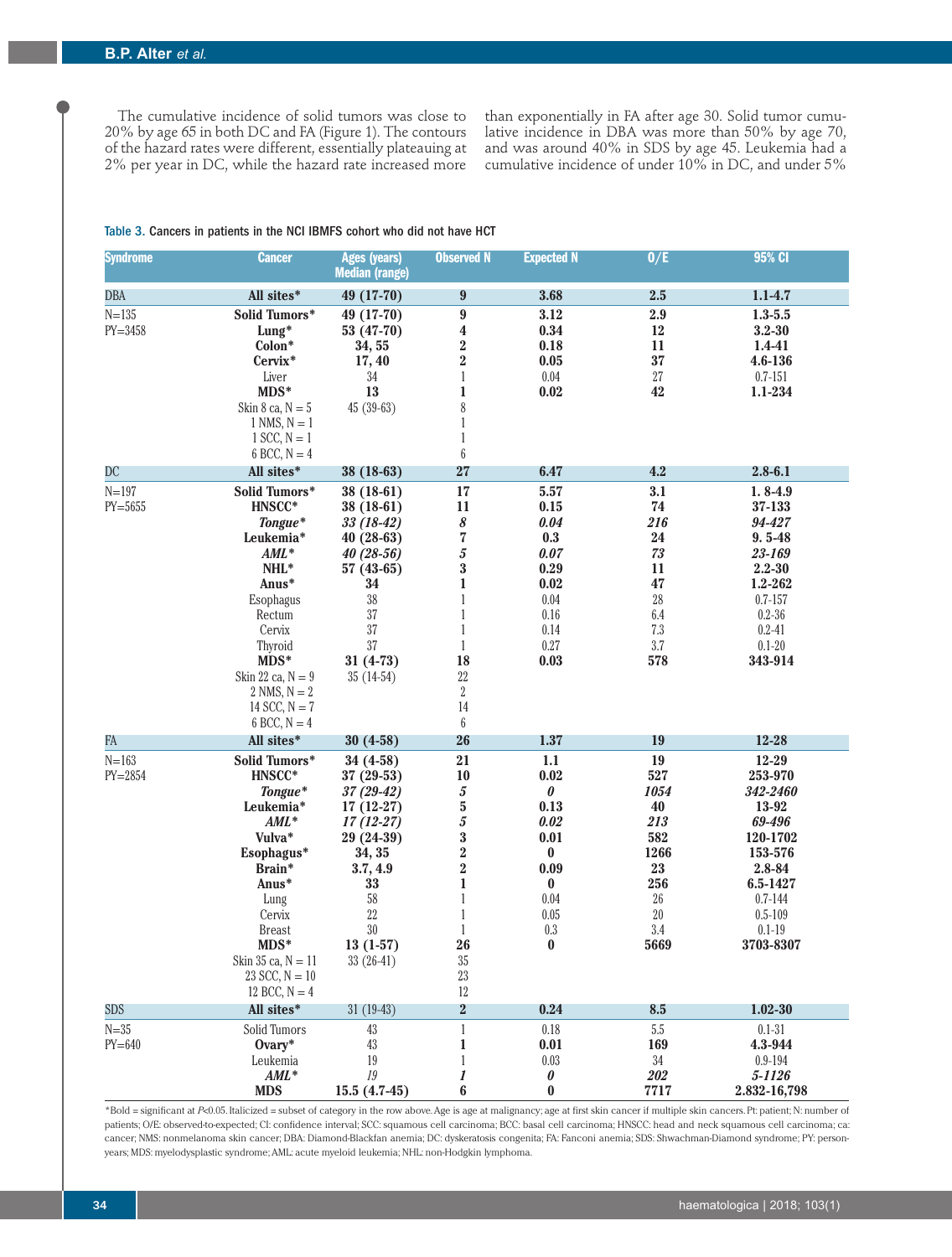in FA and SDS, by ages 70, 30, and 20, respectively, with low hazard rates; no cases of AML were reported in our DBA cohort. MDS, a non-competing risk, was analyzed separately (Figure 2). By age 50 in each syndrome, the respective cumulative incidences (and confidence intervals) were 50% (35-65%) in FA, 20% in DC (15-25%), 65% (25-100%) in SDS, and 5% (0-15%) in DBA. Thus the cumulative incidence was higher in FA than in DC, and both were higher than in DBA.

The median overall survival was longest in DBA (67 years), followed by DC (51 years), SDS (41 years) and FA (39 years) [Figure 3 (arrows), Table 1]. These data include cases who were only identified as adults, such as patients with DC who had pulmonary fibrosis as older adults, patients with FA with solid tumors, or parents of affected children in dominant disorders such as DBA or some DC genotypes, who had the same pathogenic variant as their child. The most frequent causes of death in the non-transplanted patients were aplastic anemia and malignancies in FA and DC as well as pulmonary disease in DC, and iron overload and malignancies in DBA. Transplanted patients with FA developed solid tumors, pneumonia, GvHD, and renal disease, while those with DC developed solid tumors and pulmonary fibrosis.

The effect of HCT on cancer incidence is shown in Figure 4. Patients with FA had a striking increase in cumulative incidence of cancer and left shift to younger age (Figure 4A). These data are skewed by the medulloblastoma 10 months after HCT in the patient with *FANCD1/BRCA2*; the trend persisted after removal of that data point (Figure 4B).<sup>25</sup> Cancer cumulative incidence was also higher and earlier post-HCT in DC (Figure 4C).

We identified the genotype in 61% of the patients with DBA, 78% of those with DC, 73% of those with FA, and 82% of those with SDS (Table 5). Twenty-eight patients with DBA had pathogenic variants in *RPS19*, and 21 in *RPS29*. There were five cancers in four individuals from one DBA family among the 21 patients with mutations in *RPS29*. This significant association (*P*<0.001) is confounded by the familial component. The majority of the pathogenic variants in the patients with DC were in *DKC1, TERT, TERC, RTEL1* and *TINF2*; the number of patients with cancer were 5, 3, 5, 0 and 1, respectively. The excess of cancers in those with mutations in *DKC1, TERT*, or *TERC* was significant (*P*=0.02); however, the patients with pathogenic variants in *RTEL1* and *TINF2* (and fewer cancers) were generally younger than in the first three genotype groups. The most frequent genotypes in the patients with FA were *FANCA* and *FANCC*, and there was no association of genotype with cancer; there were 11 cancers in 70 patients with *FANCA*, three in 19 patients with *FANCC*, and seven in 74 patients with other genotypes (global *P*=0.5).



Figure 3. Survival curves for patients in the NCI IBMFS cohort, showing proportion alive by age in years. (A) Diamond-Blackfan anemia (DBA), (B) Dyskeratosis congenita (DC), (C) Fanconi anemia (FA) and (D) Shwachman-Diamond syndrome (SDS). Tick marks represent patients who were still alive at the time of analysis. Observed survival (stair-step lines) and smoothed survival (smooth curves) are shown; shaded areas show 95% confidence intervals for the smoothed curves.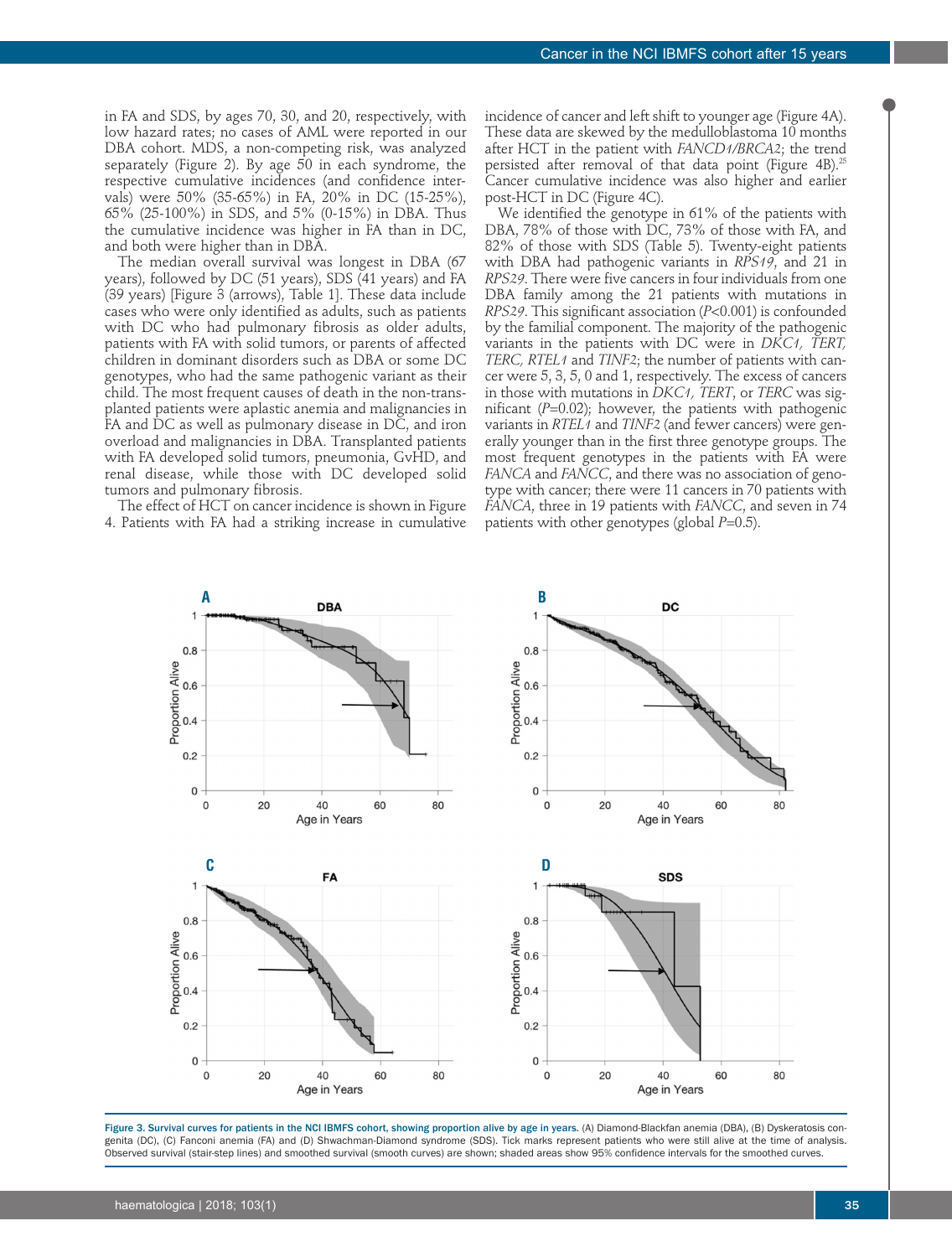# **Discussion**

The NCI IBMFS cohort includes more than 500 patients with one of the four major rare IBMFS, more than twice the number discussed in our previous report.<sup>8</sup> The current estimates are more precise, extend through older ages, and

cover all four syndromes (*versus* mostly FA and DC in the prior report). These significant data are most stable (narrower confidence intervals) for FA and DC, due to the larger number of events than in the other syndromes. The median survival improved by 5-10 years. The data reflect the additional eight years of follow-up, as well as improvements in clinical management, combined with diagnosis of affected individuals at older ages. The older



Figure 4. Cumulative incidence of solid tumors by age in non-transplanted and transplanted patients. Non-transplanted, blue and transplanted, red. (A) Fanconi anemia (FA), including one patient with *FANCD1/BRCA2* who developed a brain tumor at age 32 months, 21 months following a stem cell transplant. The rate ratio for transplanted/non-transplanted is 3.5 (95% CI 1.2 – 9.2). (B) FA, excluding the patient with *FANCD1/BRCA2*. The rate ratio is 3 (95% CI 0.97 - 8.2). (C) Dyskeratosis congenita (DC). The rate ratio is 5.7 (95% CI 1.1 – 20.3).

| <b>Syndrome</b>        | <b>Cancer</b>                                                                                                                                                                    | <b>Ages (years)</b><br><b>Median (range)</b>                                                                    | <b>Observed</b><br>N                                                                                                                                                               | <b>Expected</b><br>N                                                        | 0/E                                                                     | 95% CI                                                                                                            |
|------------------------|----------------------------------------------------------------------------------------------------------------------------------------------------------------------------------|-----------------------------------------------------------------------------------------------------------------|------------------------------------------------------------------------------------------------------------------------------------------------------------------------------------|-----------------------------------------------------------------------------|-------------------------------------------------------------------------|-------------------------------------------------------------------------------------------------------------------|
| DBA                    | All sites, $N = 1$                                                                                                                                                               | <b>10</b>                                                                                                       | $\mathbf{1}$                                                                                                                                                                       | 0.01                                                                        | 81                                                                      | 2.05-451                                                                                                          |
| $N=10$<br>$PY=53$      | Solid Tumors<br>NHL*                                                                                                                                                             | 10                                                                                                              | $\theta$<br>1                                                                                                                                                                      | 0.01<br>$\bf{0}$                                                            | $\theta$<br>983                                                         | $0 - 451$<br>25-5474                                                                                              |
| DC                     | All sites, $N = 3$                                                                                                                                                               | $19(15-29)$                                                                                                     | $\overline{\mathbf{3}}$                                                                                                                                                            | 0.1                                                                         | 30                                                                      | $6 - 87$                                                                                                          |
| $N = 60$<br>$PY = 248$ | Solid Tumors<br><b>HNSCC</b><br><b>Tongue</b><br>Hodgkin<br>$NHL^*$<br>Skin BCC<br>Skin SCC                                                                                      | 18.8<br>18.8<br>18.8<br>14.9<br>29.1<br>50<br>$35(14-37)$                                                       | $\boldsymbol{3}$                                                                                                                                                                   | 0.08<br>$\bf{0}$<br>$\boldsymbol{\theta}$<br>0.01<br>0.01                   | 13<br>432<br>1561<br>164<br>141                                         | $0.3 - 73$<br>11-2404<br>40-8699<br>4-914<br>4-786                                                                |
| FA                     | All sites, $N = 7$                                                                                                                                                               | $31(3-51)$                                                                                                      | 12                                                                                                                                                                                 | 0.22                                                                        | 55                                                                      | 29-97                                                                                                             |
| $N = 63$<br>$PY=544$   | <b>Solid Tumors</b><br><b>HNSCC</b><br>Lip<br><b>Tongue</b><br><b>Hypopharynx</b><br>Larynx<br><b>Vulva</b><br><b>Brain</b><br><b>Thyroid</b><br>$NHL^*$<br>Skin BCC<br>Skin SCC | $33(3-51)$<br>$41(25-51)$<br>41<br>25, 48<br>33, 51<br>42<br>25, 28<br>2.7<br>24, 34<br>30<br>32<br>$31(30-41)$ | 11<br>$\mathbf 5$<br>1<br>$\overline{\mathbf{2}}$<br>$\overline{\mathbf{2}}$<br>1<br>$\overline{\mathbf{2}}$<br>$\mathbf{1}$<br>$\overline{\mathbf{2}}$<br>$\mathbf{1}$<br>9<br>12 | 0.16<br>0.01<br>0<br>0<br>0<br>$\bf{0}$<br>$\bf{0}$<br>0.02<br>0.02<br>0.02 | 67<br>933<br>4,662<br>1,451<br>16935<br>1383<br>6298<br>61<br>100<br>66 | 33-120<br>303-2178<br>118-25975<br>176-5244<br>2051-61174<br>35-7704<br>763-22752<br>1.5-339<br>12-360<br>1.7-369 |
| <b>SDS</b>             | All sites                                                                                                                                                                        |                                                                                                                 | $\theta$                                                                                                                                                                           | 0.01                                                                        | $\overline{0}$                                                          | $0 - 579$                                                                                                         |
| $N=3$<br>$NT = 0.0$    | Solid Tumors                                                                                                                                                                     |                                                                                                                 | $\theta$                                                                                                                                                                           | $\theta$                                                                    | $\theta$                                                                | $0 - 908$                                                                                                         |

#### Table 4. Cancers in patients in the NCI IBMFS cohort, following transplant

 $PY=33$ 

Bold = significant at *P<*0.05. Italicized = subset of category in the row above. \*NHL, probably post-transplant lymphoproliferative disease (PTLD). Age is age at malignancy; age at first skin cancer if multiple skin cancers. One patient with FA had 8 BCC and 9 SCC. Another with FA had 1 BCC and 1 SCC. Observed N: number of events; N: number of patients; O/E: observed-to-expected; CI: confidence interval; SCC: squamous cell carcinoma; BCC: basal cell carcinoma; HNSCC: head and neck squamous cell carcinoma; DBA: Diamond-Blackfan anemia; DC: dyskeratosis congenita; FA: Fanconi anemia; SDS: Shwachman-Diamond syndrome; PY: person-years; NHL: non-Hodgkin lymphoma.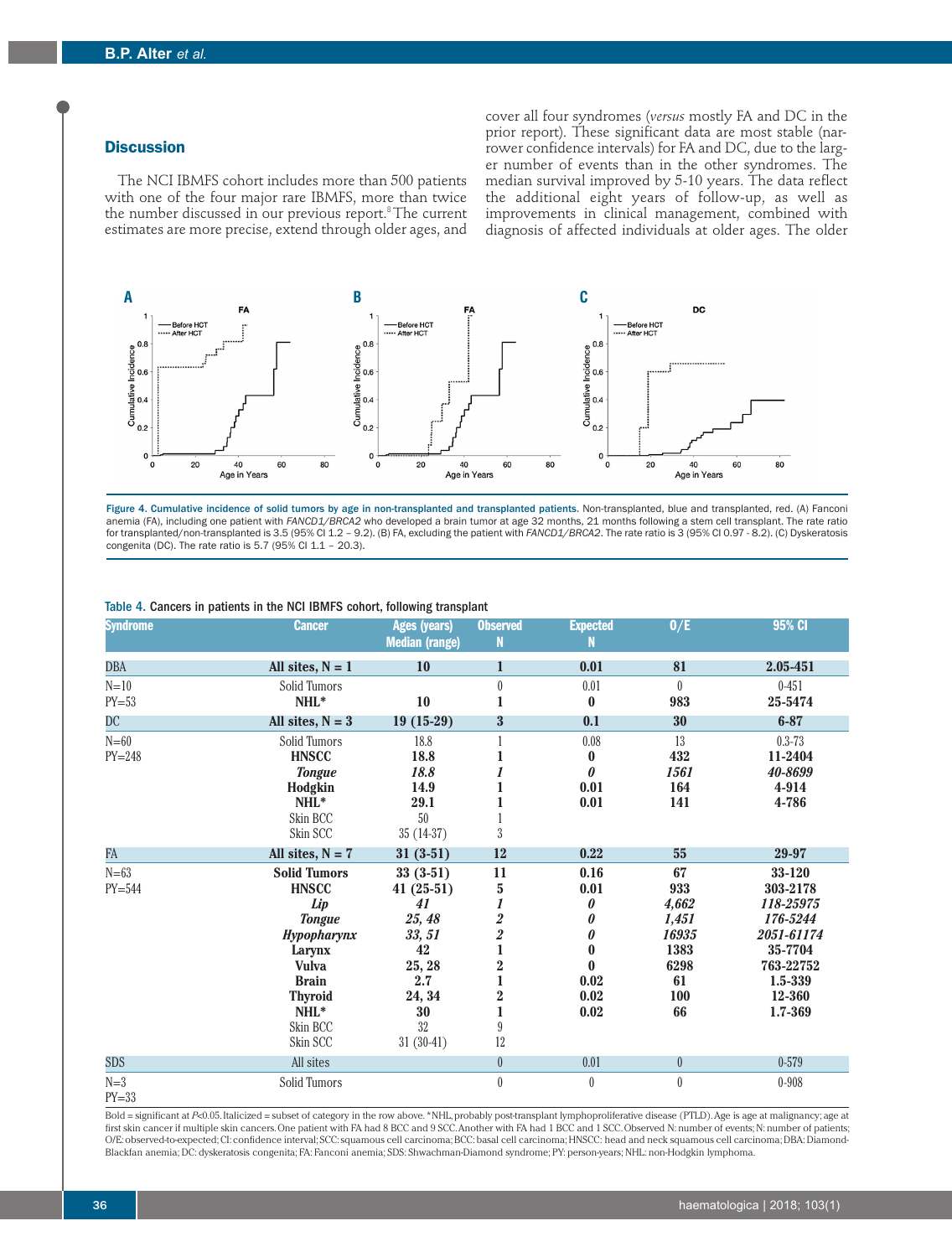participants increasingly comprise parents and grandparents in autosomal dominant disorders (DBA, some DC) who carry the same pathogenic variant as the proband. In addition, a growing number of individuals may have been diagnosed with DC as older adults, after the development of recently recognized complications such as pulmonary fibrosis or hepatic disease, coupled with the expansion of genetic testing and appreciation of a broader clinical spectrum. The diagnosis of FA is also occurring in older individuals, such as a patient who presented with a solid tumor at age  $30<sup>26</sup>$  or another identified as a potential HCT donor for an adult sibling with FA (*Alter, unpublished*). These two patients had hematopoietic somatic mosaicism which may have contributed to their survival free of BMF.<sup>3</sup>

More than one-third of the patients with DC or FA received an HCT. The cumulative incidence of receiving an HCT or dying from severe BMF by age 50 was 70% in FA and 50% in DC. The annual hazard rate for HCT or non-malignant death was 3-5% in FA by age 10, and 1-2% in children with DC, and rose after age 50 in DC. The hazard rate in FA appeared to level off in adults with FA, but kept increasing in adults with DC. HCT was reported in less than 10% of the participants with DBA or SDS, perhaps because some patients with DBA respond to corticosteroids or receive red blood cell transfusions and iron chelation. Those with SDS and neutropenia may have responded to treatment with granulocyte-colony stimulating factor (G-CSF), and did not develop pancytopenia.

All of the syndromes had relatively low frequencies of leukemia, but high O/E ratios for AML. The O/E for AML in the NCI patients with DC was 73, and was above 200 in those with FA, consistent with the O/E of 300 in our earlier report, but lower than the O/E of 600-1000 in three other FA cohorts.4,6,7 High O/E ratios for AML reflect its development in patients with an IBMFS at a younger age than in sporadic adult cases. The confidence intervals are wide due to the small numbers of cases in the cohorts.

The lower values in the current analysis compared with earlier studies may indicate regression to the mean, or may reflect enrolment biases toward patients with certain cancers in the earlier phase of our cohort. Some participants in our cohort were only diagnosed during family studies after a sibling developed leukemia or a solid tumor; the affected sibling with a malignancy was also enrolled in our cohort. Nevertheless, BMF as well as MDS remain major complications in adults with each of the four major IBMFS.

The major cancer sites in FA included HNSCC (primarily tongue), AML, vulva, esophagus, and brain, and are consistent in all the reported FA cohorts. Malignancies in DC were also HNSCC and AML as well as NHL. The unique cancer spectrum in DBA was lung, colon and cervix in the NCI DBA cohort, and lung, colon and osteosarcoma in the DBAR.13 Hence, our new analysis supports the conclusion that the rate of development of cancer is highest in FA, less in DC, and substantially lower and of different types in DBA. Our SDS cohort is small, and the single cases of leukemia and ovarian cancer are too few to indicate an increased rate of these malignancies. The pathophysiology of HNSCC in these syndromes is not clear; the possible role of human papillomavirus in HNSCC is controversial,<sup>27</sup> but seems unlikely.<sup>28,29</sup>

Solid tumors following HCT were first quantified in our comparison of cancer incidence in patients with FA transplanted in Paris with non-transplanted patients in the North American Survey (NAS).<sup>4,5</sup> We now confirm a similarly increased risk and earlier median age for cancer in transplanted patients. Others had suggested a transplantrelated increased risk of solid tumors in FA, although the cumulative incidence was not reported by age. $19,30$  We found a similar transplant effect on cancer in patients with DC. We do not have sufficient data and the transplant regimens are too diverse to identify specific associations between cancer risk with the use of irradiation in the

| <b>DBA</b>           |                   | D <sub>C</sub> |                   | <b>FA</b>     |                   | <b>SDS</b>   |                   |
|----------------------|-------------------|----------------|-------------------|---------------|-------------------|--------------|-------------------|
| <b>Genes</b>         | <b>Total (CA)</b> | <b>Genes</b>   | <b>Total (CA)</b> | <b>Genes</b>  | <b>Total (CA)</b> | <b>Genes</b> | <b>Total (CA)</b> |
| RPS19                | 28(1)             | DKC1           | 35(5)             | FANCA         | 70(11)            | $SBDS2***$   | 26(2)             |
| $RPS29*$             | 21(5)             | <b>TERT</b>    | 34(3)             | FANCC         | 19(3)             | $SBDS1***$   |                   |
| RPL26                |                   | <b>TERC</b>    | 29(5)             | <b>FANCD2</b> | 7                 |              |                   |
| RPL35A               |                   | <b>RTEL1</b>   | 23                | <b>FANCG</b>  | 7(1)              |              |                   |
| RPL11                | 4                 | <b>TINF2</b>   | 22(1)             | <b>FANCI</b>  | 4                 |              |                   |
| RPS7                 | 4                 | PARN           | 4                 | <b>FANCJ</b>  | 4                 |              |                   |
| RPS24                | 3                 | WRAP53         | 3(1)              | FANCD1*       | 3(2)              |              |                   |
| RPS10                | 3                 | <b>CTC1</b>    | 3                 | <b>FANCB</b>  | $\overline{2}$    |              |                   |
| RPL5                 | 3                 | ACD            | 1                 | <b>FANCF</b>  | $\overline{2}$    |              |                   |
| RPS17                | $\overline{2}$    |                |                   | <b>FANCR</b>  |                   |              |                   |
| RPL15                |                   |                |                   |               |                   |              |                   |
| Unknown**            | 52(1)             |                | 43(5)             |               | 44(4)             |              | 8                 |
| Total with Gene      | 83(6)             |                | 154(15)           |               | 119(17)           |              | 27(2)             |
| <b>Total Overall</b> | 135(7)            |                | 197(20)           |               | 163(21)           |              | 33(2)             |

Table 5. Genotypes according to frequency, total group and those with cancer without HCT.

All patients, not according to families, not age adjusted. Several were assigned a gene by pedigree. Columns indicate the number of patients with each genotype (number with cancer). \*Significant association of cancer with genotype. Four people in one *RPS29* family had three lung, one cervix, and one colon cancer. \*\*Incomplete or truly unknown and unknowable (no DNA available) \*\*\**SBDS1* means only one mutated allele identified. *SBDS2* means two mutated alleles. DBA: Diamond-Blackfan anemia; DC: dyskeratosis congenita; FA: Fanconi anemia; SDS: Shwachman-Diamond syndrome; CA: cancer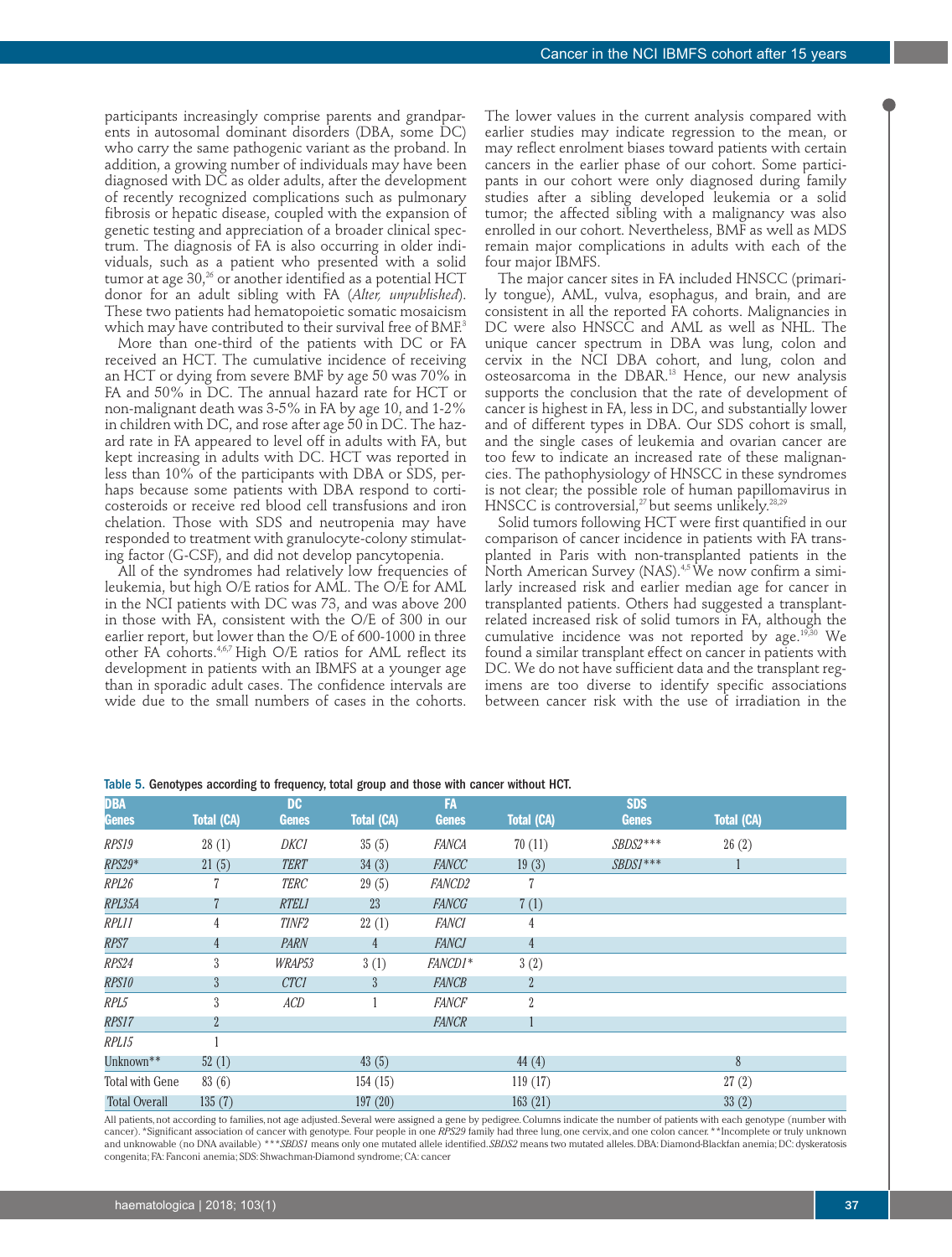preparative regimens, or the development of GvHD. Future studies of radiation-free HCT, with careful documentation of GvHD, and focusing on the age of the patient rather than the interval following HCT, may shed light on this concern. The assumption must be that any patient with an IBMFS who has received an HCT will, at best, not be at less risk for a solid tumor, and thus cancer surveillance remains a high priority.

Our cohort remains too small to lead to significant conclusions about the relation of genotype to cancer. The association with *RPS29* in DBA is confounded by all five cancers occurring in a single family. The brain tumors in all three of the patients with *FANCD1/BRCA2*, two without HCT and one within 10 months following HCT (and thus probably not due to the HCT), are consistent with the known extremely high risk of this cancer in patients with that genotype.<sup>25</sup> The NCI cohort is too small to have large numbers of patients with each genotype (except *FANCA*). It will be important to consider whether a pathogenic variant leads to a null or a hypomorphic phenotype, since the former might be expected to be more severe than the latter.31 Therefore, further follow-up and enrollment of additional subjects are necessary to determine additional genotype-phenotype associations in FA, DC, and DBA.

Limitations of our study include biased enrolment because of possible specific interest in cancer risks. Our participants are predominantly North American; specific genotypes and cancer risks may differ in other populations. Mild cases with less severe BMF and/or fewer birth defects, or with mosaicism, may not have been identified. There may have been left truncation of very severe patients, who died without a diagnosis and were not entered into our study retrospectively. We may be skewed toward adult patients, since we are not specifically a Children's hospital.

Strengths of our study include comparison of patients with the major IBMFS in a single cohort, with presumably similar participation biases. The magnitude of the risks of adverse events showed similar trends in other cohorts

(e.g., the German FA Registry, Israel and NAS), and in our earlier report. Our participants are seen by the same medical consultants who now have more than 15 years of experience of dealing with these rare disorders, and studied in the same laboratories.

In summary, the NCI cohort is now sufficiently mature to provide more stable estimates of the types and risks of cancer in the major rare IBMFS. Continued follow-up will help identification of effective methods for cancer prevention and surveillance in these high-risk populations, and effective case management.

Since our data were locked-in as of May, 2016, we became aware of nine additional cancers in nine patients, eight who had no prior cancer. Three in DC, no HCT: tongue, thyroid, and skin. Three in DC, post-HCT: tongue, pharynx, and bladder. Two in FA, no HCT: AML, and skin. One in FA, post-HCT: bladder, in a patient with a prior tongue cancer.

#### *Acknowledgments*

*The authors would like to thank all the families who participated, physicians who referred patients, our colleagues in the Clinical Genetics Branch of the NCI, and the subspecialty physicians at the National Institutes of Health for their evaluations of the participants. Study management and nursing and genetic counseling expertise were provided through contract HHSN261201100018C with Westat Inc (Rockville, MD, USA); and we thank Sara Glashofer, Lisa Leathwood, Maureen Risch, and Ann Carr. Observed-to-expected cancer ratios were provided by Jeremy Miller at Information Management Systems (Silver Spring, MD, USA) through NIH contract HHSN26120110000I.* 

#### *Funding*

*This work was supported in part by the intramural program of the National Institutes of Health and the National Cancer Institute.*

#### **References**

- 1. Wegman-Ostrosky T, Savage SA. The genomics of inherited bone marrow failure: from mechanism to the clinic. Br J Haematol. 2017;177(4):526-542.
- 2. Shimamura A, Alter BP. Pathophysiology and management of inherited bone marrow failure syndromes. Blood Rev. 2010; 24(3):101-122.
- 3. Fargo JH, Rochowski A, Giri N, Savage SA, Olson SB, Alter BP. Comparison of chromosome breakage in non-mosaic and mosaic Fanconi anemia patients, relatives, and other inherited bone marrow failure syndrome<br>patients. Cytogenet Genome Res. Cytogenet Genome Res. 2014;144(1):15-27.
- 4. Rosenberg PS, Greene MH, Alter BP. Cancer incidence in persons with Fanconi anemia. Blood. 2003;101(3):822-826.
- 5. Rosenberg PS, Socie G, Alter BP, Gluckman E. Risk of head and neck squamous cell cancer and death in patients with Fanconi Anemia who did and did not receive transplants. Blood. 2005;105(1):67-73.
- 6. Rosenberg PS, Alter BP, Ebell W. Cancer risks in Fanconi anemia: findings from the

German Fanconi Anemia Registry. Haematologica. 2008;93(4):511-517.

- 7. Tamary H, Nishri D, Yacobovich J, el al. Frequency and natural history of inherited bone marrow failure syndromes: the Israeli Inherited Bone Marrow Failure Registry. Haematologica. 2010;95(8):1300-1307.
- 8. Alter BP, Giri N, Savage SA, et al. Malignancies and survival patterns in the National Cancer Institute inherited bone marrow failure syndromes cohort study. Br J Haematol. 2010;150(2):179-188.
- 9. Kutler DI, Singh B, Satagopan J, et al. A 20 year perspective on the International Fanconi Anemia Registry (IFAR). Blood. 2003;101(4):1249-1256.
- 10. Vulliamy TJ, Marrone A, Knight SW, Walne A, Mason PJ, Dokal I. Mutations in dyskeratosis congenita: their impact on telomere length and the diversity of clinical presentation. Blood. 2006;107(7):2680-2685.
- 11. Alter BP, Baerlocher GM, Savage SA, et al. Very short telomere length by flow FISH identifies patients with Dyskeratosis Congenita. Blood. 2007;110(5):1439-1447.
- 12. Alter BP, Giri N, Savage SA, Rosenberg PS. Cancer in dyskeratosis congenita. Blood. 2009;113(26):6549-6557.
- 13. Vlachos A, Rosenberg PS, Atsidaftos E, Alter BP, Lipton JM. Incidence of neoplasia in Diamond Blackfan anemia: a report from the Diamond Blackfan Anemia Registry. Blood. 2012;119(16):3815-3819.
- 14. Fargo JH, Kratz CP, Giri N, et al. Erythrocyte adenosine deaminase: diagnostic value for Diamond-Blackfan anaemia. Br J Haematol. 2013;160(4):547-554.
- 15. Mirabello L, Khincha PP, Ellis SR, et al. Novel and known ribosomal causes of Diamond-Blackfan anaemia identified through comprehensive genomic characterisation. J Med Genet. 2017;54(6):417-425.
- 16. Myers KC, Bolyard AA, Otto B, et al. Variable clinical presentation of Shwachman-Diamond syndrome: update from the North American Shwachman-Diamond Syndrome Registry. J Pediatr. 2014;164(4):866-870.
- 17. Dhanraj S, Matveev A, Li H, et al. Biallelic mutations in DNAJC21 cause Shwachman-Diamond syndrome. Blood. 2017; 129(11):1557-1562.
- 18. Stepensky P, Chacon-Flores M, Kim KH, et al. Mutations in EFL1, an SBDS partner, are associated with infantile pancytopenia, exocrine pancreatic insufficiency and skele-